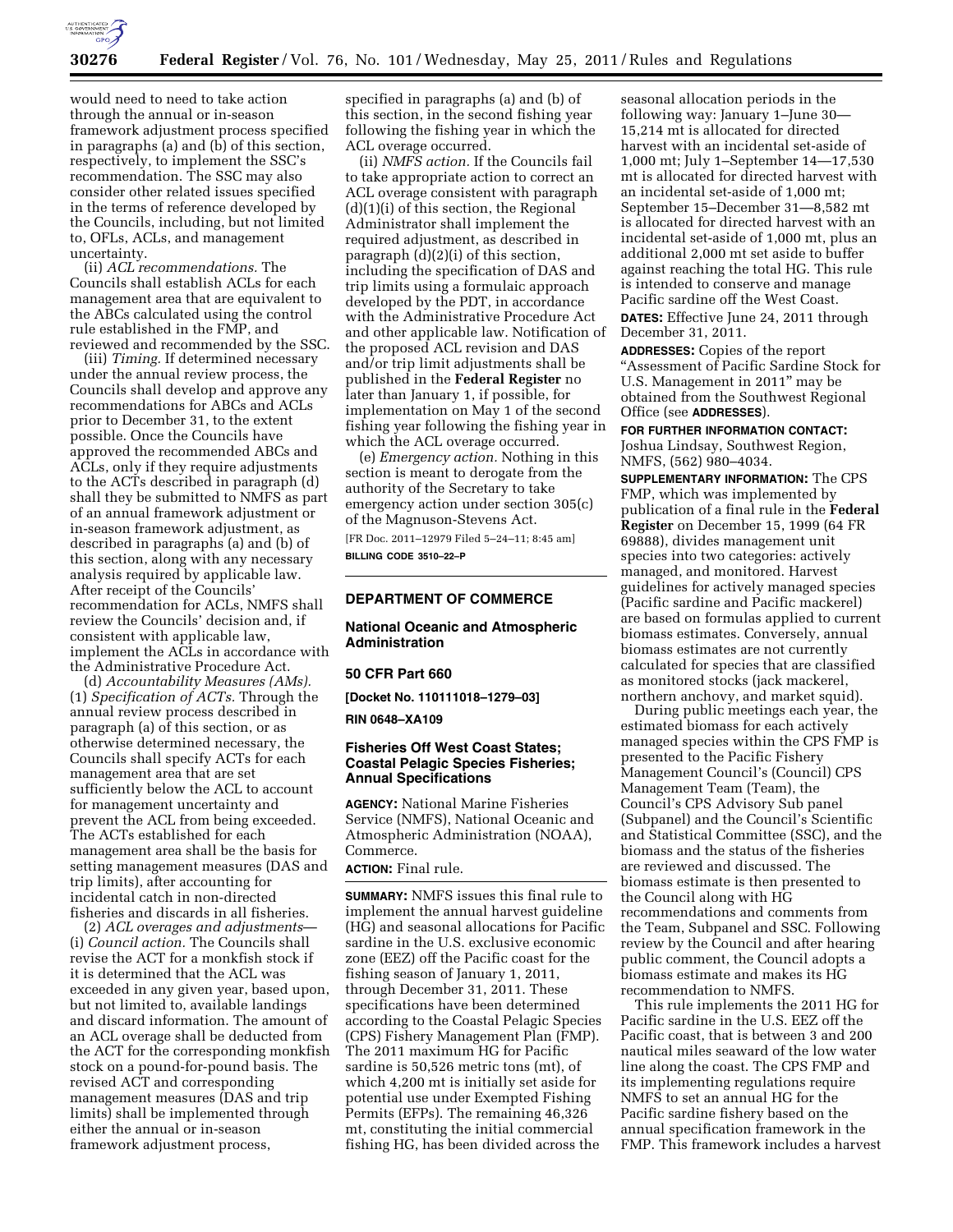control rule that determines what the maximum HG for the current fishing season will be, based, in large part, on the estimate of stock biomass. The harvest control rule in the CPS FMP is HG = [(Biomass-Cutoff) \* Fraction \* Distribution] with the parameters described as follows:

1. *Biomass.* The estimated stock biomass of Pacific sardine age one and above for the 2011 management season is 537,173 mt.

2. *Cutoff.* This is the biomass level below which no commercial fishery is allowed. The FMP established this level at 150,000 mt.

3. *Distribution.* The portion of the Pacific sardine biomass estimated in the EEZ off the Pacific coast is 87 percent and is based on the average historical larval distribution obtained from scientific cruises and the distribution of the resource according to the logbooks of aerial fish-spotters.

4. *Fraction.* The harvest fraction is the percentage of the biomass above 150,000 mt that may be harvested.

At the November 2010 Council meeting, the Council adopted the 2010 Assessment of the Pacific Sardine Resource in 2010 for U.S. management in 2011, and a Pacific sardine biomass estimate of 537,173 mt. When this biomass estimate is applied to the harvest control rule for Pacific sardine in the CPS FMP, the resulting maximum HG is 50,526 mt. For the 2011 Pacific sardine fishing year, the Council recommended, and NMFS has approved, a maximum HG of 50,526 mt. Similar to the action taken in 2009 and 2010, the Council also recommended, and NMFS approved, that 4,200 mt of the available 2011 HG be initially reserved for fishing/research activities that would be undertaken under potential EFPs.

NMFS will likely make a decision on whether to issue EFPs for Pacific sardine some time prior to the start of the second seasonal period (July 1, 2011). Any of the 4,200 mt that is not issued or designated to be issued to EFPs will be rolled into the third allocation period's directed fishery. Any set-aside attributed to EFPs designed to be conducted during the closed fishing time in the second allocation period (prior to September 15), but not utilized, will roll into the third allocation period's directed fishery. Any set-aside attributed to EFPs designed to be conducted during closed fishing times in the third allocation, but not utilized, will not be re-allocated.

The Council also recommended, and NMFS approved, that the remaining 46,326 mt (HG of 50,526 mt minus proposed 4,200 mt EFP set-aside) be

used as the initial overall commercial fishing HG for Pacific sardine, and that this amount be allocated across the seasonal periods established by Amendment 11 (71 FR 36999, June 29, 2006). The Council recommended incidental catch set-asides of 1,000 mt per allocation period, and an additional management uncertainty buffer of 2,000 mt in the third period. The purpose of the incidental set-aside allotments and allowance of an incidental catch-only fishery is to allow for the restricted incidental landings of Pacific sardine in other fisheries, particularly other CPS fisheries, when a seasonal directed fishery is closed. The additional management buffer in the third period is due to the predictive difficulties associated with closing the fishery, and to help ensure that the fishery does not exceed the maximum HG.

Therefore, for the 2011 Pacific sardine fishing season, the maximum HG is 50,526 mt, and the directed harvest levels and incidental set-asides are initially allocated across the three seasonal allocation periods in the following way: from January 1–June 30, 15,214 mt is allocated for directed harvest with an incidental set aside of 1,000 mt; from July 1–September 14, 17,530 mt is allocated for directed harvest with an incidental set aside of 1,000 mt; and from September 15– December 31, 8,582 mt is allocated for directed harvest with an incidental set aside of 1,000 mt. If during any of the seasonal allocation periods the applicable adjusted directed harvest allocation is projected to be taken, fishing will be closed for the remainder of the allocation period to directed harvest and only incidental harvest is allowed. For the remainder of the period, any incidental Pacific sardine landings are counted against that period's incidental set-aside and the catch of Pacific sardine is constrained to a 30 percent by weight incidental catch rate when Pacific sardine are landed with other CPS so as to minimize the targeting of Pacific sardine. In the event that an incidental set-aside is projected to be attained, the incidental fishery will be closed for the remainder of the period. If the set-aside is not fully attained or is exceeded in a given seasonal period, the directed harvest allocation in the following seasonal period will be automatically adjusted (upward or downward) to account for the discrepancy. Additionally, if during any seasonal period the directed harvest allocation is not fully attained or is exceeded, then the following period's directed harvest total will be adjusted

accordingly to account for this discrepancy as well.

If the total HG or these apportionment levels for Pacific sardine are reached or are expected to be reached, the Pacific sardine fishery will be closed until it reopens either per the allocation scheme or the beginning of the next fishing season. The NMFS Southwest Regional Administrator will publish a notice in the **Federal Register** announcing the date of any such closure.

Although it is not being implemented through this action, for the 2011 Pacific sardine fishing season the Council also recommended an overfishing limit (OFL) of 92,767 mt and an Acceptable Biological Catch (ABC) and Annual Catch Limit (ACL) of 84,681 mt. The HG for the 2011 fishing season is operationally similar to an Annual Catch Target (ACT) (as defined at § 600.310(f)(2)). These reference points are in accordance with the proposed Amendment 13 to the CPS FMP, on which the Council took final action on in June 2010, and that will undergo review by NMFS. The intent of Amendment 13 is to revise relevant sections of the CPS FMP to ensure consistency with the revised National Standard 1 (NS1) guidelines.

On January 27, 2011 NMFS published a proposed rule for this action soliciting public comments (76 FR 4854). NMFS received two comments regarding the Pacific sardine annual specifications.

*Comment 1:* One comment voiced concern regarding the parameters used in the HG control rule and urged further examination of the parameters for potential improvements in the future with particular reference to Pacific sardine being a forage species.

*Response:* The proposed rule was not intended to solicit comments on the existing HG control rule. That said, NMFS agrees that Pacific sardine is an important prey component of the California Current ecosystem and as such the current harvest control rule formula used to determine the harvest guideline takes into account Pacific sardine's ecological role as forage. The current harvest control was chosen from a wide range of FMP harvest policies based on analysis of a variety of measures of performance. Of these performance measures, six were chosen as priority considerations for determining which harvest policy to chose; three related specifically to sardine's role as forage in the California Current ecosystem, and three stemmed from an interest in maintaining a predicable and constant flow of catch and revenues over the long term. The current harvest policy was chosen because it is the most precautionary as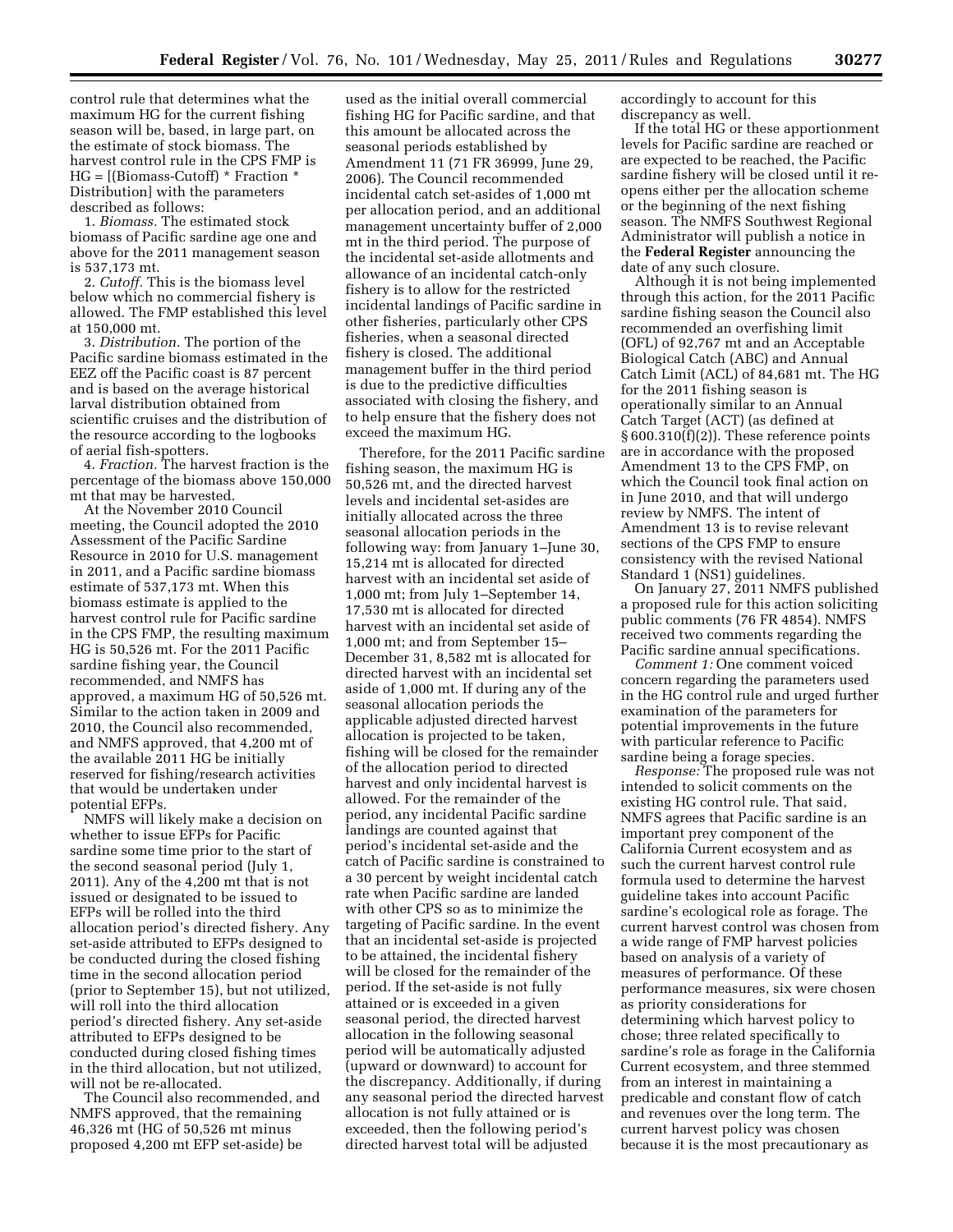related to conserving sardine as forage, while still providing long-term consistent fishing yields.

*Comment 2:* The second commenter also recommended that a more conservative HG be adopted for the 2011 fishing season, in part based on alternative model runs in the stock assessment. Although not related to the current action, the commenter also stated that it should be determined that Pacific sardine is overfished and that Pacific sardine is experiencing overfishing, both on an international scale (combined United States, Canada and Mexico catches) and in the United States.

*Response:* The action being taken by this final rule is the implementation of the 2011 Pacific sardine HG and management measures. For the 2011 Pacific sardine management cycle, an updated assessment for Pacific sardine was conducted by a stock assessment team and reviewed by a stock assessment review panel consisting of members of the CPS subcommittee of the SSC, the CPSMT, and a representative of the CPSAS in October 2010 in La Jolla, CA. This assessment found an estimated Pacific sardine biomass of 537,173 metric tons (mt). This assessment was subsequently reviewed by the full SSC at the November 2010 Council meeting, where they recommended it for adoption by the Council as the best available science for the management of Pacific sardine in 2011. Other model runs that may have been completed by the stock assessment team (STAT) that resulted in different estimates of biomass were done solely for the purposes of sensitivity and uncertainty analysis, and were determined by the STAT and SSC not to be the best available science. Therefore, NFMS has determined that the biomass estimate used in the 2011 HG calculation is the appropriate biomass number for use in management.

NMFS recognizes that the 2011 Pacific sardine assessment indicates a continued decline in sardine biomass. This decline has also led NMFS and the Council to recommend the lowest harvest level since the onset of Federal sardine management in 2000, a direct result of the precautionary nature of the harvest control rule. The conservative and precautionary nature of the harvest control rule can be seen when comparing the biomass estimates and HGs from 2010 and 2011. In 2010 the biomass estimate was 702,204 mt and the resulting HG was 72,039 mt, only 10 percent of the biomass. Because of the precautionary nature of the harvest control rule, the approximately 23 percent decline in biomass in 2011 to

537,173 mt, resulted in a 30 percent decrease in the HG. The 2011 HG is 50,526 mt, or only 9 percent of the biomass. This reduction in allowable harvest from 2010 to 2011 is a direct result of the precautionary nature of the harvest control rule that reduces allowable harvest levels as biomass declines.

The commenter also requested that Pacific sardine be considered overfished. According to standards of the FMP, Pacific sardine is overfished when its biomass declines below 50,000 mt. The 2011 biomass estimate for Pacific sardine is 537,173 mt, therefore Pacific sardine is not overfished. Additionally, the harvest guideline control rule explicitly protects the stock from approaching an overfished condition through the use of a cutoff parameter that is three times that of the overfished level, or 150,000 mt. Due to this cutoff parameter, the harvest guideline will equal zero, and therefore fishing will not be allowed, when biomass declines to 150,000 mt, well above the overfished level of 50,000 mt. Of all CPS, sardine productivity is most strongly affected by environmental variation. Favorable and unfavorable periods for sardine tend to occur in cycles, meaning that periods of low abundance for sardine are probably inevitable, even in the absence of fishery. For this reason,  $B_{\text{msy}}$  is not used as a maximum sustainable yield (MSY) reference point for sardine and B<sub>msy</sub> is not established in the FMP, contrary to statements made by the commenter.

Additionally, the commenter requested that NMFS determine overfishing of Pacific sardine is occurring. Overfishing occurs whenever a stock is subjected to a level of fishing mortality or annual total catch that jeopardizes the capacity of a stock to produce MSY on a continuing basis. The 2010 Pacific sardine HG was 72,039 mt, of which approximately 67,000 mt of sardine were landed, therefore not exceeding the HG. In 2009 the U.S. HG, or optimum yield (OY), of 66,932 mt was exceeded by approximately 150 mt or 0.2 percent. It was determined that overfishing did not occur that year because the CPS FMP recognizes that catch levels resulting from the HG control rule are more conservative than MSY levels and therefore overfishing occurs only when the HG is exceeded by a significant amount. In the context of a highly productive stock such as sardine, exceeding the HG by 0.2 percent was not enough to jeopardize its capacity to produce MSY and therefore overfishing did not occur. To ensure the HG was not exceeded in 2010, new management measures were put in place by the Council and NMFS for the 2010 fishing season that allowed NMFS to close the fishery in a timely manner and the HG was not exceeded.

Finally, with regard to a concern that fishing might exceed a combined U.S., Mexico and Canada overfishing limit, Pacific sardine is not managed under an international agreement, and therefore there is not a total overfishing level. NFMS recognizes, however, that management of transboundary stocks, such as Pacific sardine, is one of the more difficult problems in managing CPS. In the absence of a cooperative management agreement, the current approach in the CPS FMP sets harvest levels for U.S. fisheries by prorating the total target harvest level according to the portion of the stock estimated to by in U.S. waters on average. The primary advantage of prorating the total target harvest level is that U.S. fisheries can be managed unilaterally in a responsible manner that is consistent with the MSA. Mexican and Canadian landings are not considered explicitly when harvest levels for U.S. waters is determined, so U.S. fishermen are not penalized directly for Mexican and Canadian harvests. However, the allowable harvest level in U.S. waters depends on current biomass estimates, so U.S. harvest will be reduced if the stock is depleted by fishing in either Mexico or Canada.

## **Classification**

The Administrator, Southwest Region, NMFS, determined that this action is necessary for the conservation and management of the Pacific sardine fishery and that it is consistent with the Magnuson-Stevens Fishery Conservation and Management Act and other applicable laws.

This final rule is exempt from Office of Management and Budget review under Executive Order 12866.

No issues were raised by public comments in response to the Initial Regulatory Flexibility Analysis (IRFA) prepared pursuant to the Regulatory Flexibility Act for this action or on the economic impacts of the rule generally. Therefore, the Final Regulatory Flexibility Analysis (FRFA) contains no changes from the IRFA. A description of the action, why it is being considered, and the legal basis for this action are contained at the beginning of this section in the preamble and in the **SUMMARY** section of the preamble. The results of the FRFA are stated below. For copies of the FRFA please see the **ADDRESSES** section above.

The purpose of this action is to implement the 2011 HG for Pacific sardine in the U.S. EEZ off the Pacific